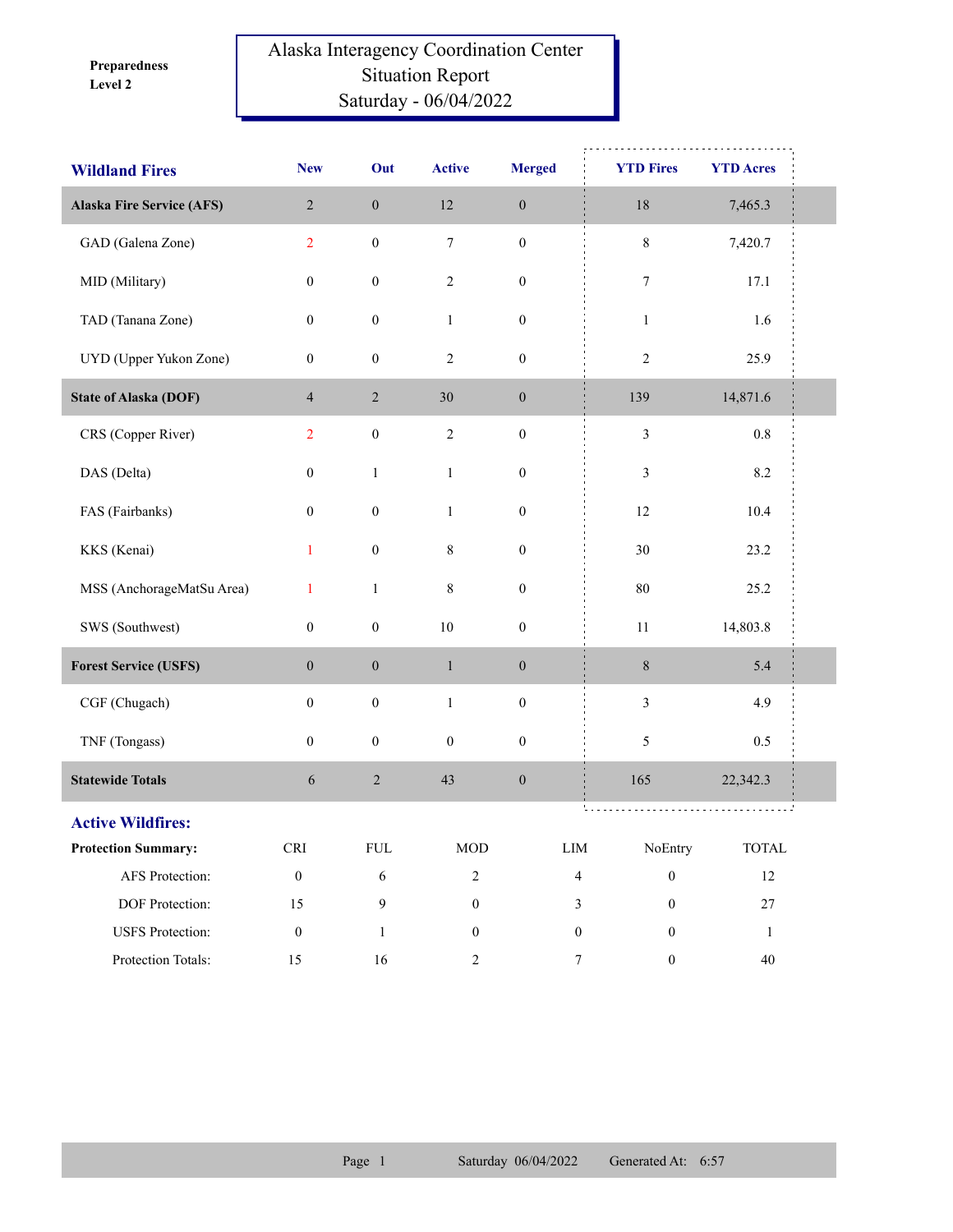## **Active Fires Status Summary**

|                         | Staffed           |                   | Unstaffed         |                   |  |
|-------------------------|-------------------|-------------------|-------------------|-------------------|--|
|                         | Contained $(S/C)$ | Uncontained (S/U) | Contained $(U/C)$ | Uncontained (U/U) |  |
| <b>AFS</b> Protection:  |                   |                   |                   |                   |  |
| <b>DOF</b> Protection:  |                   |                   | 25                |                   |  |
| <b>USFS</b> Protection: |                   |                   |                   |                   |  |
| Status Totals:          |                   |                   | 29                |                   |  |

| <b>Active Fires Acreage Summary</b> |                       |                |  |
|-------------------------------------|-----------------------|----------------|--|
|                                     | Acres                 | Acreage Change |  |
| 6 New                               | 1.7                   |                |  |
| Staffed                             | 7,100.0               | 5,199.6        |  |
| 37 Monitor                          | 15,181.6              | 145.3          |  |
| Out                                 | 0.1                   | 0.0            |  |
| 5 Prescribed                        | 49,744.0              | 520.1          |  |
| 50 Fires                            | Total Acres: 72,027.4 |                |  |

## **Prescribed Fires**

|                                 | <b>YTD</b> Fires | <b>YTD</b> Acres | <b>New</b> | Active | Out Yesterday |
|---------------------------------|------------------|------------------|------------|--------|---------------|
| Military                        |                  | 49,688.0         |            |        |               |
| National Park Service           |                  | 0.1              |            |        |               |
| State of Alaska                 | 4                | 599.1            |            |        |               |
| U.S. Forest Service             |                  | 18.0             |            |        |               |
| <b>Fuels Management Totals:</b> |                  | 50,305.2         |            |        |               |

## **Cause Summary For All Fires (Includes Merged Fires But Not Prescribed Fires)**

|        | Human: 120       | $1,017.0$ Acres |  |
|--------|------------------|-----------------|--|
|        | Lightning: 7     | 10,840.0 Acres  |  |
|        | Undetermined: 38 | 10,485.3 Acres  |  |
| Total: | 165              | 22,342.3 Acres  |  |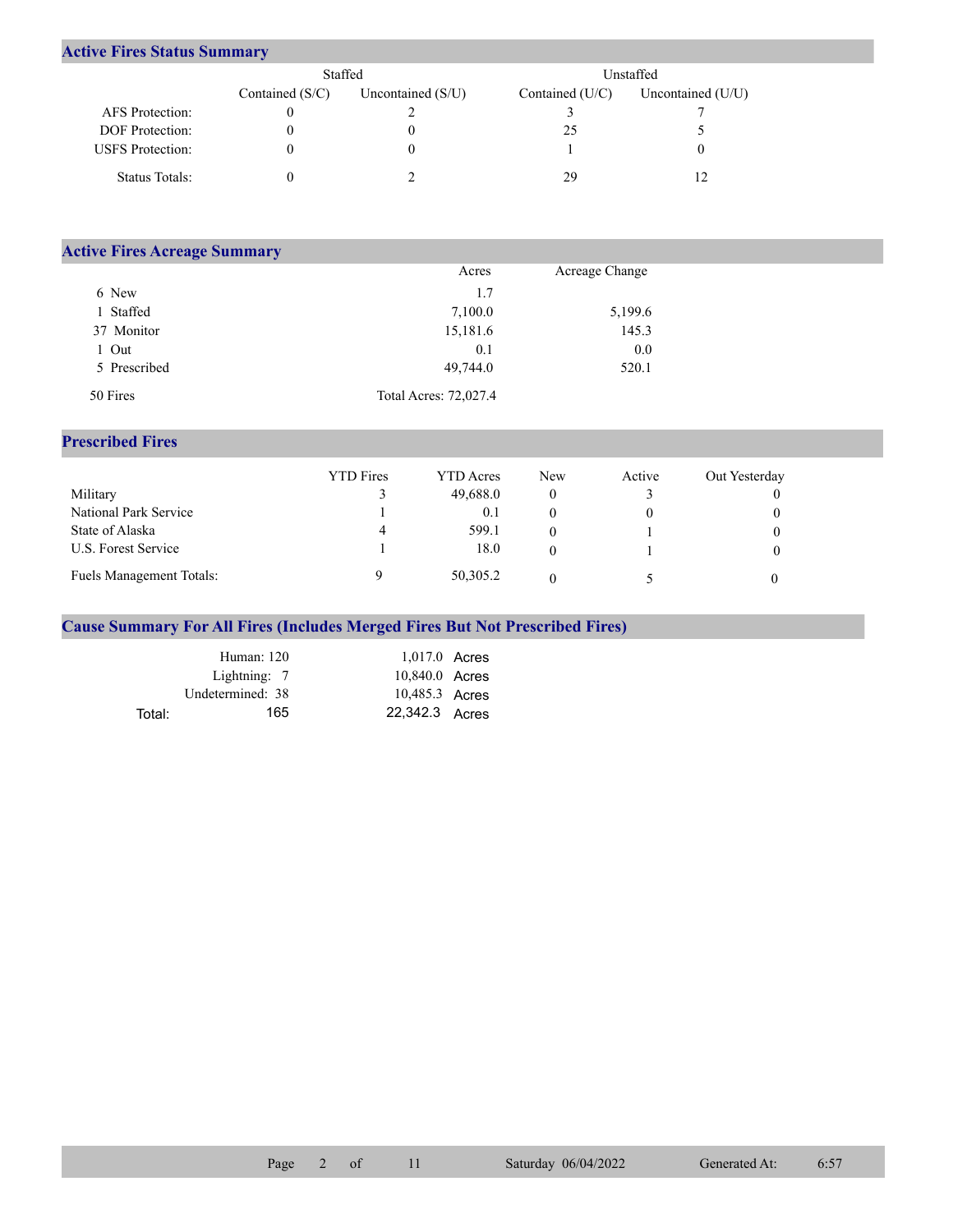| Daily Report From: 06/03                                                                                                                                                                                                                                                                                                                                                                                                                                                                                     |                     |                   |              |                                              | 0.1 Acreage On 06/03 |                  |
|--------------------------------------------------------------------------------------------------------------------------------------------------------------------------------------------------------------------------------------------------------------------------------------------------------------------------------------------------------------------------------------------------------------------------------------------------------------------------------------------------------------|---------------------|-------------------|--------------|----------------------------------------------|----------------------|------------------|
| PPF1                                                                                                                                                                                                                                                                                                                                                                                                                                                                                                         | Lat: $64\,42.5167$  | Status: S/U       |              | Acres: 0.1                                   | Option: Full         |                  |
|                                                                                                                                                                                                                                                                                                                                                                                                                                                                                                              | Lon: 155 29.5267    | Personnel:        | $\mathbf{2}$ | Start Date: 06/03                            |                      | Area: GAD        |
|                                                                                                                                                                                                                                                                                                                                                                                                                                                                                                              | Owner: ANCSA        | Unit:             |              | <b>AKVLN-Dineega Corporation</b>             |                      |                  |
| 179                                                                                                                                                                                                                                                                                                                                                                                                                                                                                                          | Name: Ruby Dump     |                   |              |                                              |                      | Cause: Human     |
| Two smokejumpers were deployed to the fire. Village VFD on scene. Anticipate demobilization for 6/4.                                                                                                                                                                                                                                                                                                                                                                                                         |                     |                   |              |                                              |                      |                  |
| Daily Report From: 06/03                                                                                                                                                                                                                                                                                                                                                                                                                                                                                     |                     |                   |              |                                              | 0.7 Acreage On 06/03 |                  |
| PPF <sub>0</sub>                                                                                                                                                                                                                                                                                                                                                                                                                                                                                             | Lat: 59 45.5383     | Status: U/C       |              | Acres: $0.7$                                 |                      | Option: Critical |
| 203178                                                                                                                                                                                                                                                                                                                                                                                                                                                                                                       | Lon: 151 14.2483    |                   |              | Start Date: 06/03                            | Area: KKS            |                  |
| <b>PNPPF0</b>                                                                                                                                                                                                                                                                                                                                                                                                                                                                                                | Owner: ANCSA        | Unit:             |              | <b>AKCIN-Cook Inlet Region, Incorporated</b> |                      |                  |
| 178                                                                                                                                                                                                                                                                                                                                                                                                                                                                                                          | Name: Alpine        |                   |              |                                              | Cause:               | Undetermined     |
|                                                                                                                                                                                                                                                                                                                                                                                                                                                                                                              |                     |                   |              |                                              |                      |                  |
| KESA toned out an outside fire with reported large plume of smoke running in the grass at the end of a snowmachine trail.<br>Prevention and DOF engines responded, along with H-3SH and VFD engines. One structure was threatened within a half<br>mile. Fire was estimated to be a half acre in size, burning in grass, with moderate spread potential. H-3SH performed bucket<br>work and engine resources hiked into the fire, and stopped forward progression. Fire was called contained and controlled. |                     |                   |              |                                              |                      |                  |
| Daily Report From: 06/03                                                                                                                                                                                                                                                                                                                                                                                                                                                                                     |                     |                   |              |                                              | 0.1 Acreage On 06/03 |                  |
|                                                                                                                                                                                                                                                                                                                                                                                                                                                                                                              | Lat: 61 36.7983     | Status: Out 06/03 |              | Acres: 0.1                                   |                      | Option: Critical |
|                                                                                                                                                                                                                                                                                                                                                                                                                                                                                                              | Lon: 149 06.8433    |                   |              | Start Date: 06/03                            | Area: MSS            |                  |
|                                                                                                                                                                                                                                                                                                                                                                                                                                                                                                              | Owner: Private      | Unit:             |              | <b>AKPRI-Private</b>                         |                      |                  |
| 177                                                                                                                                                                                                                                                                                                                                                                                                                                                                                                          | Name: Dolphine Fire |                   |              |                                              |                      | Cause: Human     |
|                                                                                                                                                                                                                                                                                                                                                                                                                                                                                                              |                     |                   |              |                                              |                      |                  |
| PPE9<br>201177<br><b>PNPPE9</b><br>M-66 responded to a report of a possible grass fire. Upon arrival single tree with a couple branches touching the powerlines.<br>The fire was suppressed and declared out.                                                                                                                                                                                                                                                                                                |                     |                   |              |                                              |                      |                  |
| Daily Report From: 06/03                                                                                                                                                                                                                                                                                                                                                                                                                                                                                     |                     |                   |              |                                              | 0.1 Acreage On 06/03 |                  |
| PPE4                                                                                                                                                                                                                                                                                                                                                                                                                                                                                                         | Lat: 61 56.3317     | Status: U/U       |              | Acres: 0.1                                   | Option: Full         |                  |
|                                                                                                                                                                                                                                                                                                                                                                                                                                                                                                              | Lon: 162 52.4767    |                   |              | Start Date: 06/03                            |                      | Area: GAD        |
|                                                                                                                                                                                                                                                                                                                                                                                                                                                                                                              | Owner: ANCSA        | Unit:             |              | <b>AKVLN-Pilot Station, Incorporated</b>     |                      |                  |

| Daily Report From: 06/03 |              |                       |               |                                  | $0.5$ Acreage On $06/03$ |                  |
|--------------------------|--------------|-----------------------|---------------|----------------------------------|--------------------------|------------------|
|                          |              | Lat: $62\,06.1833$    | Status: $U/C$ | Acres: $0.5$                     |                          | Option: Critical |
| 214174                   |              | Lon: $14532.2450$     |               | Start Date: $06/03$              | Area: CRS                |                  |
|                          | Owner: State |                       |               | Unit: AKAKS-University of Alaska |                          |                  |
| 174                      |              | Name: Old Dump Road 2 |               |                                  |                          | Cause: Human     |

The fire was reported by MatCom as a wildfire behind the Caribou Hotel. Forestry engines and local VFDs responded and have contained and controlled the fire. The fire was human caused, is under investigation.

| Daily Report From: 06/03 |              |                       |               |                                  | $0.2$ Acreage On $06/03$ |              |
|--------------------------|--------------|-----------------------|---------------|----------------------------------|--------------------------|--------------|
|                          |              | Lat: $62\,06.1200$    | Status: $U/C$ | Acres: $0.2$                     | Option: Critical         |              |
| 214173                   |              | Lon: $14532.5033$     |               | Start Date: 06/03                | Area: CRS                |              |
|                          | Owner: State |                       |               | Unit: AKAKS-University of Alaska |                          |              |
| 173                      |              | Name: Old Dump Road 1 |               |                                  |                          | Cause: Human |

The fire was reported by MatCom as a wildfire behind the Caribou Hotel. Forestry engines and local VFDs responded and have contained and controlled the fire. The fire was human caused, is under investigation.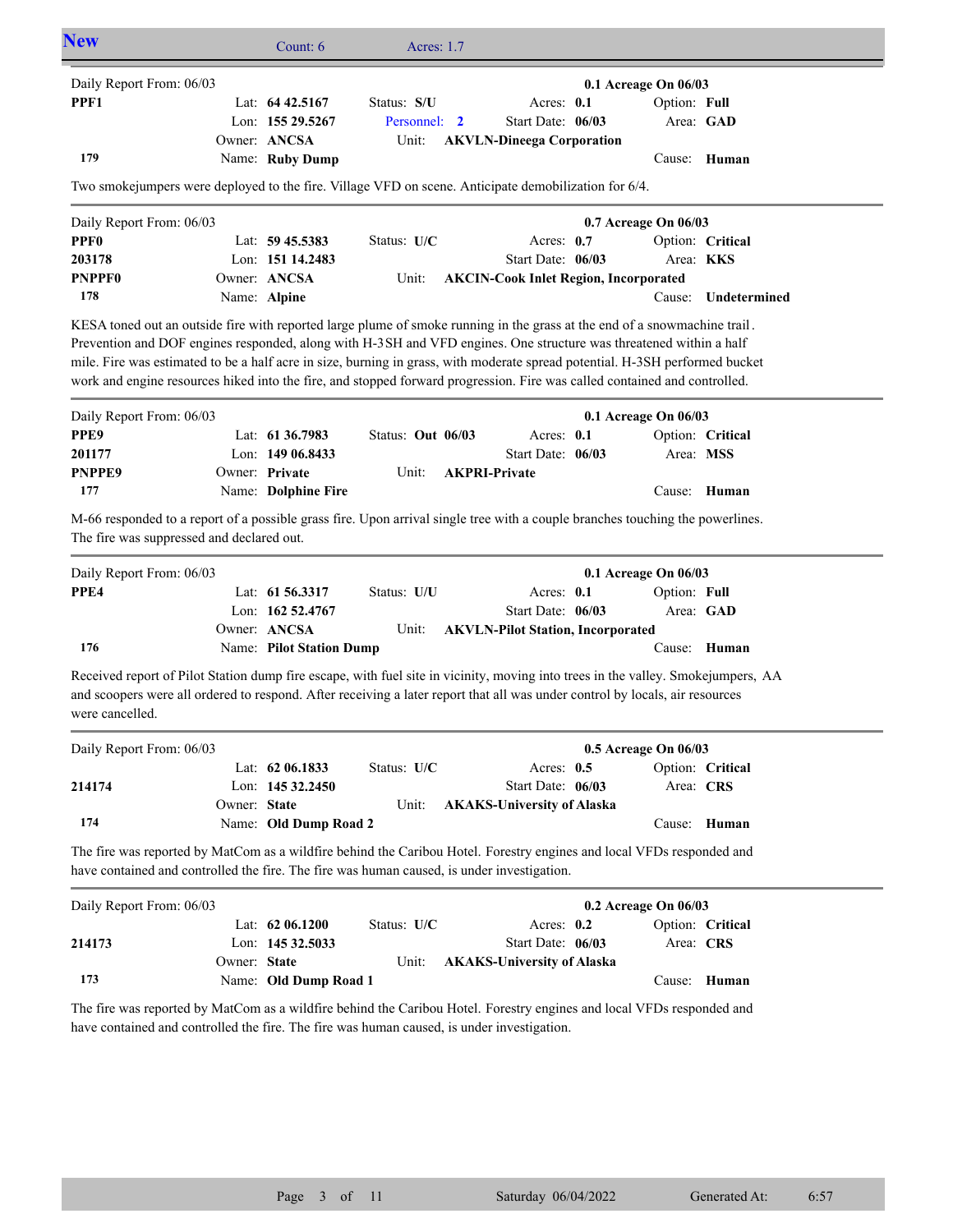| <b>Staffed</b>           | Count: 1           | Acreage Change: 5,199.6<br>Acres: 7,100.0 |                                                   |                |           |                                    |  |
|--------------------------|--------------------|-------------------------------------------|---------------------------------------------------|----------------|-----------|------------------------------------|--|
| Daily Report From: 06/03 |                    |                                           |                                                   |                |           | 5,199.6 Acreage Change Since 06/02 |  |
| PN6K                     | Lat: $62\,21.9483$ | Status: S/U                               |                                                   | Acres: 7,100.0 |           | Option: Limited                    |  |
|                          | Lon: $16247.9633$  | Personnel: 8                              | Start Date: 05/31                                 |                | Area: GAD |                                    |  |
| <b>PDPN6K</b>            | Owner: USFWS       | Unit:                                     | <b>AKYDR-Yukon Delta National Wildlife Refuge</b> |                |           |                                    |  |
| 160                      | Name: East Fork    |                                           |                                                   |                | Cause:    | Lightning                          |  |

Fire experienced exponential growth overnight smoke jumpers remain on scene for point protection.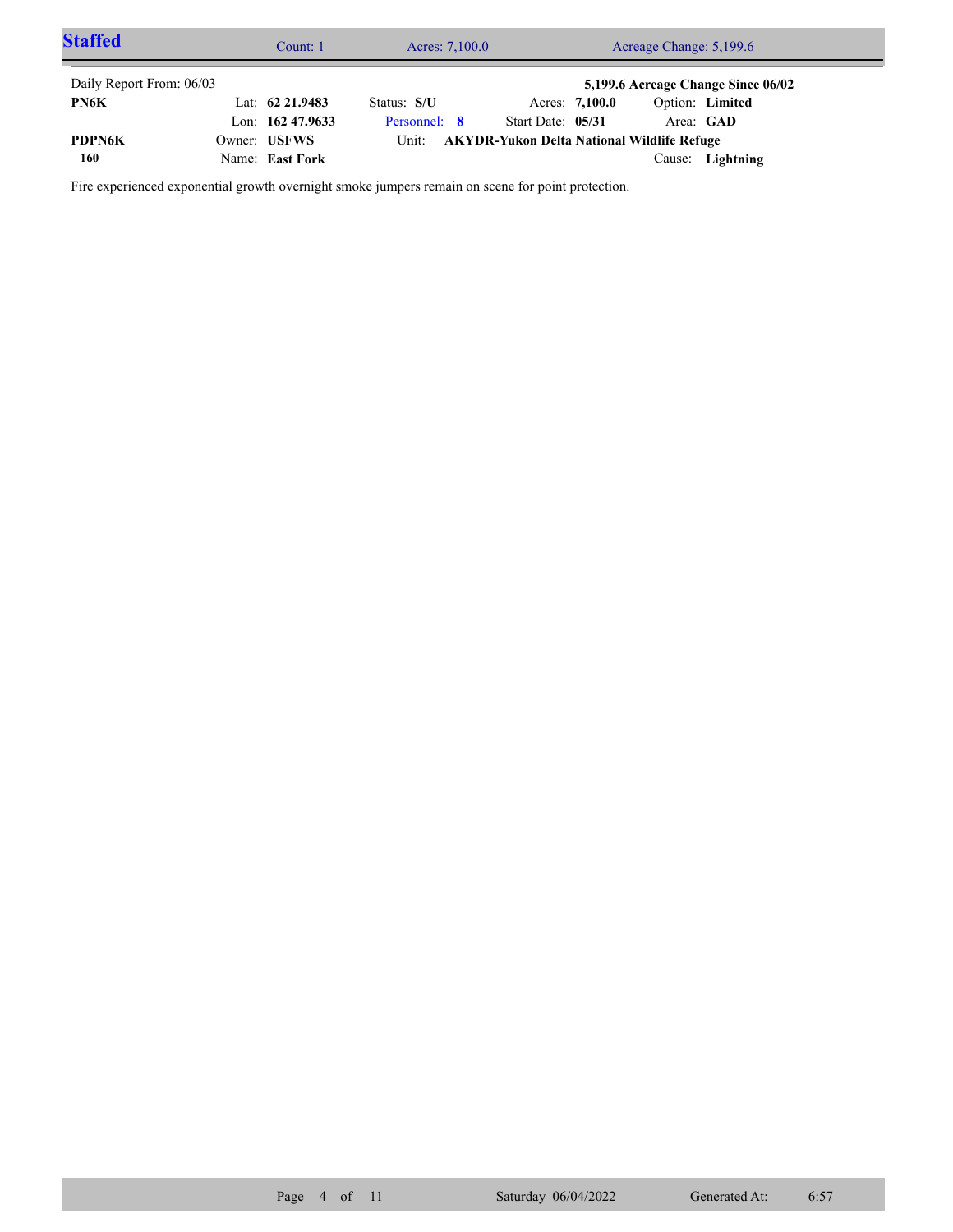| <b>Monitor</b><br>Acres: 15,181.6<br>Acreage Change: 112.4<br>Jount: 37 |  |
|-------------------------------------------------------------------------|--|
|-------------------------------------------------------------------------|--|

| Last Report: 06/02 |             |                       |             |                                                   | 10.0 Acreage On 06/02         |                     |
|--------------------|-------------|-----------------------|-------------|---------------------------------------------------|-------------------------------|---------------------|
| PN9M               |             | Lat: $5905.8400$      | Status: U/U | Acres: 10.0                                       |                               | Option: Full        |
| 204172             |             | Lon: 158 33.2700      |             | Start Date: 06/02                                 |                               | Area: SWS           |
| PNPN9M             | Owner: City |                       | Unit:       | <b>AKAKS-Dillingham, City of</b>                  |                               |                     |
| 172                |             | Name: Dillingham Dump |             |                                                   |                               | Cause: Undetermined |
| Last Report: 06/02 |             |                       |             |                                                   | 0.1 Acreage On 06/02          |                     |
|                    |             | Lat: $61\,35.8600$    | Status: U/C | Acres: 0.1                                        |                               | Option: Critical    |
| 201167             |             | Lon: $14925.0100$     |             | Start Date: 06/02                                 |                               | Area: MSS           |
|                    |             | Owner: Private        | Unit:       | <b>AKPRI-Private</b>                              |                               |                     |
| 167                |             | Name: Peck 2          |             |                                                   |                               | Cause: Human        |
| Last Report: 06/01 |             |                       |             |                                                   | 2.0 Acreage On 06/01          |                     |
|                    |             | Lat: $5907.5150$      | Status: U/U | Acres: 2.0                                        |                               | Option: Full        |
| 204166             |             | Lon: $161\,33.5630$   |             | Start Date: 06/01                                 |                               | Area: SWS           |
|                    |             | Owner: ANCSA          | Unit:       | <b>AKVLN-Kiutsarak, Incorporated</b>              |                               |                     |
| 166                |             | Name: Mumtrak Hill    |             |                                                   | Cause:                        | Undetermined        |
| Last Report: 06/01 |             |                       |             |                                                   |                               |                     |
|                    |             | Lat: $63\,57.0767$    |             | Acres: $1.0$                                      | 1.0 Acreage On 06/01          |                     |
| PN78               |             |                       | Status: U/U |                                                   |                               | Option: Limited     |
|                    |             | Lon: $146$ 17.6400    |             | Start Date: 06/01                                 |                               | Area: MID           |
| PDPN78             | Owner: DOD  |                       | Unit:       | <b>AKFWQ-Fort Wainwright, Donnelly TA</b>         |                               |                     |
| 164                |             | Name: Oklahoma 3      |             |                                                   | Cause:                        | Human               |
| Last Report: 06/02 |             |                       |             |                                                   | No Acreage Change Since 06/01 |                     |
| PN8E               |             | Lat: 62 05.7900       | Status: U/C | Acres: 2.9                                        |                               | Option: Full        |
| 201163             |             | Lon: 151 30.5800      |             | Start Date: 06/01                                 |                               | Area: MSS           |
| PNPN85             |             | Owner: Private        | Unit:       | <b>AKPRI-Private</b>                              |                               |                     |
| 163                |             | Name: Johnson Creek   |             |                                                   |                               | Cause: Human        |
| Last Report: 05/31 |             |                       |             |                                                   | 0.5 Acreage On 05/31          |                     |
| PN6X               |             | Lat: 63 56.9772       | Status: U/U | Acres: 0.5                                        |                               | Option: Limited     |
|                    |             | Lon: 146 17.3880      |             | Start Date: 05/31                                 |                               | Area: MID           |
| <b>PDPN6X</b>      | Owner: DOD  |                       | Unit:       | <b>AKFWQ-Fort Wainwright, Donnelly TA</b>         |                               |                     |
| 161                |             | Name: Oklahoma 2      |             |                                                   |                               | Cause: Human        |
| Last Report: 06/01 |             |                       |             |                                                   | No Acreage Change Since 05/31 |                     |
| PN5C               |             | Lat: $62\,49.5083$    | Status: U/C | Acres: 41.0                                       |                               | Option: Full        |
|                    |             | Lon: 163 17.9633      |             | Start Date: 05/30                                 |                               | Area: GAD           |
| PDPN5C             |             | Owner: USFWS          | Unit:       | <b>AKYDR-Yukon Delta National Wildlife Refuge</b> |                               |                     |
| 158                |             | Name: Pastolik River  |             |                                                   |                               | Cause: Lightning    |
|                    |             |                       |             |                                                   |                               |                     |
| Last Report: 06/01 |             |                       |             |                                                   | No Acreage Change Since 05/31 |                     |
| PN5B               |             | Lat: 63 01.1317       | Status: U/C | Acres: 234.0                                      |                               | Option: Full        |
|                    |             | Lon: 163 06.6600      |             | Start Date: 05/30                                 |                               | Area: GAD           |
| PDPN5B             |             | Owner: ANCSA          | Unit:       | <b>AKVLN-Kotlik Yupik Corporation</b>             |                               |                     |
| 157                |             | Name: Hogback Hill    |             |                                                   |                               | Cause: Lightning    |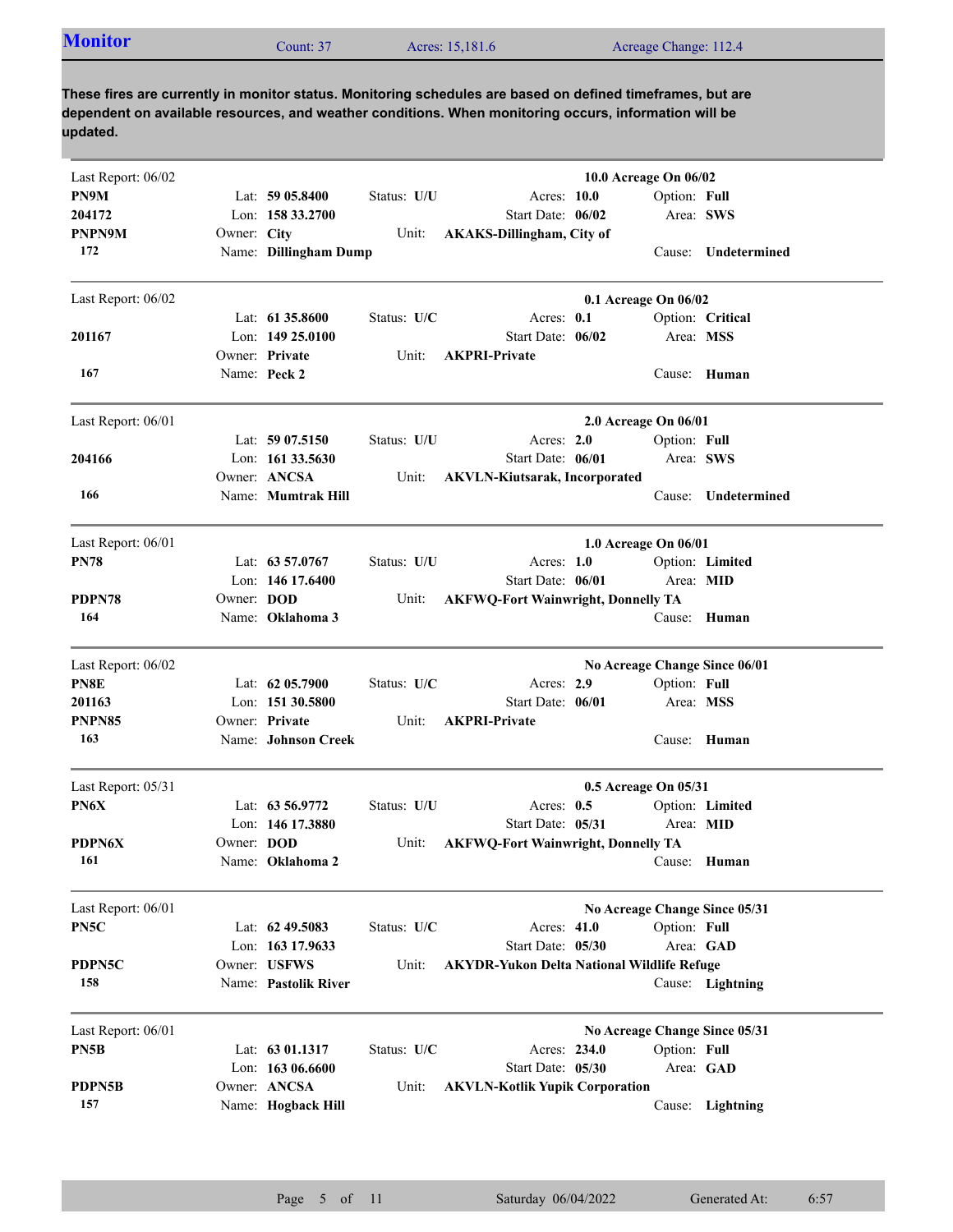| <b>Monitor</b> | Count: 37 | Acres: 15,181.6 | Acreage Change: 112.4 |  |
|----------------|-----------|-----------------|-----------------------|--|

| Last Report: 05/30       |              |                     |             |                                                                                                                               |                | 0.1 Acreage On 05/30 |                               |
|--------------------------|--------------|---------------------|-------------|-------------------------------------------------------------------------------------------------------------------------------|----------------|----------------------|-------------------------------|
|                          |              | Lat: 61 37.2517     | Status: U/C | Acres: $0.1$                                                                                                                  |                |                      | Option: Critical              |
| 201153                   |              | Lon: 149 23.3217    |             | Start Date: 05/30                                                                                                             |                |                      | Area: MSS                     |
|                          |              | Owner: Private      | Unit:       | <b>AKPRI-Private</b>                                                                                                          |                |                      |                               |
| 153                      |              | Name: Kings River   |             |                                                                                                                               |                | Cause:               | Undetermined                  |
| Daily Report From: 06/03 |              |                     |             |                                                                                                                               |                |                      | No Acreage Change Since 06/02 |
| PN4F                     |              | Lat: 58 13.1467     | Status: U/U |                                                                                                                               | Acres: 3,439.0 |                      | Option: Limited               |
| 204151                   |              | Lon: 155 57.9733    |             | Start Date: 05/29                                                                                                             |                |                      | Area: SWS                     |
| PNPN4F                   | Owner: NPS   |                     | Unit:       | <b>AKKAP-Katmai National Park and Preserve</b>                                                                                |                |                      |                               |
| 151                      |              | Name: Contact Creek |             |                                                                                                                               |                |                      | Cause: Lightning              |
|                          |              |                     |             | The fire was flown by NPS personnel. The fire is backing and spreading to the southeast and northwest due to winds. The       |                |                      |                               |
|                          |              |                     |             | fire is being held to the north at Big Creek. The flank on the east side near Contact Creek is actively backing and within 50 |                |                      |                               |
|                          |              |                     |             | yards of the weather station. The fire is begining to be held by geographical features such as hills and creeks.              |                |                      |                               |
| Last Report: 06/02       |              |                     |             |                                                                                                                               |                |                      | No Acreage Change Since 05/30 |
| PN3C                     |              | Lat: 65 11.9280     | Status: U/C | Acres: $1.6$                                                                                                                  |                | Option: Full         |                               |
| 231148                   |              | Lon: 152 02.1180    |             | Start Date: 05/29                                                                                                             |                |                      | Area: TAD                     |
| PDPN3C                   |              | Owner: Private      | Unit:       | <b>AKPRI-Private</b>                                                                                                          |                |                      |                               |
| 148                      |              | Name: White Alice   |             |                                                                                                                               |                | Cause:               | Human                         |
| Last Report: 05/28       |              |                     |             |                                                                                                                               |                | 0.1 Acreage On 05/28 |                               |
|                          |              | Lat: $62\,57.4030$  | Status: U/C | Acres: $0.1$                                                                                                                  |                |                      | Option: Critical              |
| 204146                   |              | Lon: 155 35.9190    |             | Start Date: 05/28                                                                                                             |                |                      | Area: SWS                     |
|                          |              | Owner: ANCSA        | Unit:       | <b>AKVLN-MTNT, Limited</b>                                                                                                    |                |                      |                               |
| 146                      |              | Name: Chinana Ave   |             |                                                                                                                               |                | Cause:               | Human                         |
| Last Report: 05/27       |              |                     |             |                                                                                                                               |                | 0.1 Acreage On 05/27 |                               |
| PN1T                     |              | Lat: $62\,55.2318$  | Status: U/U | Acres: $0.1$                                                                                                                  |                | Option: Full         |                               |
| 231143                   |              | Lon: $16005.4060$   |             | Start Date: 05/27                                                                                                             |                |                      | Area: GAD                     |
| PDPN1T                   |              | Owner: ANCSA        | Unit:       | <b>AKVLN-Hee-yea-Lindge Corporation</b>                                                                                       |                |                      |                               |
| 143                      |              | Name: Grayling Dump |             |                                                                                                                               |                | Cause:               | Human                         |
| Last Report: 05/31       |              |                     |             |                                                                                                                               |                |                      | No Acreage Change Since 05/27 |
|                          |              | Lat: 64 47.5233     | Status: U/C | Acres: 0.1                                                                                                                    |                |                      | Option: Critical              |
| 211140                   |              | Lon: 147 24.5467    |             | Start Date: 05/27                                                                                                             |                | Area: FAS            |                               |
|                          | Owner: State |                     | Unit:       | <b>AKDNS-AK Dept. Natural Resources</b>                                                                                       |                |                      |                               |
| 140                      |              | Name: Marigold      |             |                                                                                                                               |                | Cause:               | Undetermined                  |
| Last Report: 05/26       |              |                     |             |                                                                                                                               |                | 5.0 Acreage On 05/26 |                               |
| PNY6                     |              | Lat: 60 53.6667     | Status: U/C | Acres: 5.0                                                                                                                    |                | Option: Full         |                               |
| 204139                   |              | Lon: 162 31.6667    |             | Start Date: 05/26                                                                                                             |                |                      | Area: SWS                     |
| PNPNY6                   |              | Owner: ANCSA        | Unit:       | <b>AKVLN-Kasigluk, Incorporated</b>                                                                                           |                |                      |                               |
| 139                      |              | Name: Kasigluk      |             |                                                                                                                               |                | Cause:               | Undetermined                  |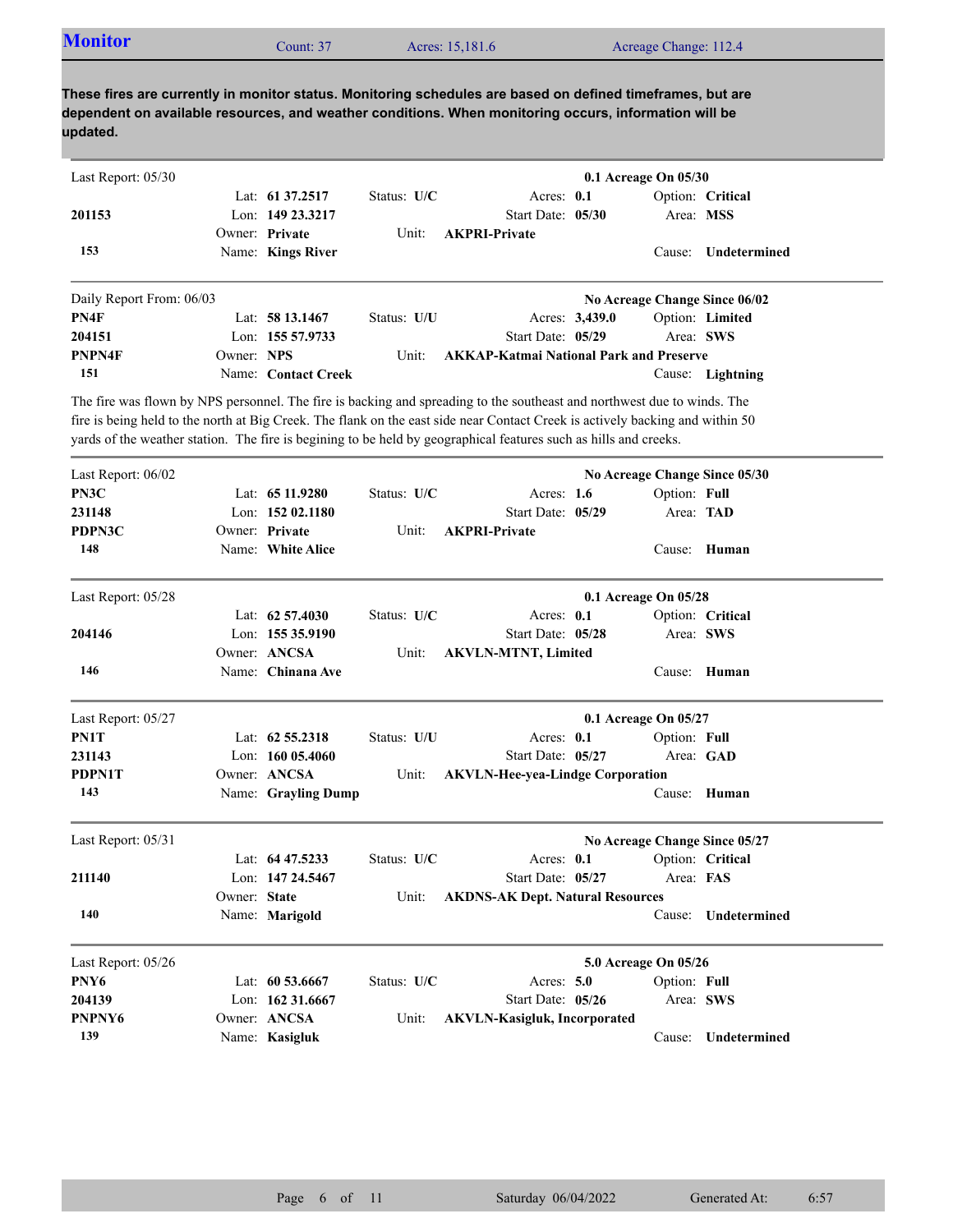| <b>Monitor</b><br>Acres: 15,181.6<br>Acreage Change: 112.4<br>Count: $37$ |  |
|---------------------------------------------------------------------------|--|
|---------------------------------------------------------------------------|--|

| Last Report: 05/31 |              |                     |             |                                                     | No Acreage Change Since 05/28 |              |                     |
|--------------------|--------------|---------------------|-------------|-----------------------------------------------------|-------------------------------|--------------|---------------------|
| PNV1               |              | Lat: 59 50.9383     | Status: U/C | Acres: 13.3                                         |                               |              | Option: Critical    |
| 203134             |              | Lon: 150 58.3750    |             | Start Date: 05/25                                   |                               | Area: KKS    |                     |
| PNPNV1             | Owner: State |                     | Unit:       | <b>AKDNS-AK Dept. Natural Resources</b>             |                               |              |                     |
| 134                |              | Name: Caribou       |             |                                                     |                               | Cause:       | Undetermined        |
| Last Report: 05/23 |              |                     |             |                                                     | No Acreage Change Since 05/22 |              |                     |
|                    |              | Lat: $61\,05.1517$  | Status: U/C | Acres: 0.8                                          |                               |              | Option: Critical    |
| 201131             |              | Lon: 149 46.1883    |             | Start Date: 05/22                                   |                               | Area: MSS    |                     |
|                    |              | Owner: Private      | Unit:       | <b>AKPRI-Private</b>                                |                               |              |                     |
| 131                |              | Name: Zircon        |             |                                                     |                               |              | Cause: Human        |
| Last Report: 05/22 |              |                     |             |                                                     | No Acreage Change Since 05/21 |              |                     |
| PNC3               |              | Lat: $64\,55.7600$  | Status: U/U | Acres: 40.8                                         |                               |              | Option: Modified    |
|                    |              | Lon: 161 11.3517    |             | Start Date: 05/21                                   |                               |              | Area: GAD           |
| PDPNC3             |              | Owner: ANCSA        | Unit:       | <b>AKVLN-Koyuk Native Corporation</b>               |                               |              |                     |
| 121                |              | Name: Koyuk Dump    |             |                                                     |                               |              | Cause: Human        |
| Last Report: 05/29 |              |                     |             |                                                     | No Acreage Change Since 05/22 |              |                     |
| PNB <sub>5</sub>   |              | Lat: $61\,42.1475$  | Status: U/C | Acres: $5.1$                                        |                               |              | Option: Critical    |
| 201116             |              | Lon: 149 00.9542    |             | Start Date: 05/21                                   |                               | Area: MSS    |                     |
| <b>PNPNB5</b>      |              | Owner: Private      | Unit:       | <b>AKPRI-Private</b>                                |                               |              |                     |
| 116                |              | Name: All Elks Road |             |                                                     |                               |              | Cause: Undetermined |
| Last Report: 05/21 |              |                     |             |                                                     | No Acreage Change Since 05/20 |              |                     |
|                    |              | Lat: 59 31.5960     | Status: U/C | Acres: 0.1                                          |                               | Option: Full |                     |
| 203113             |              | Lon: 151 26.3920    |             | Start Date: 05/20                                   |                               | Area: KKS    |                     |
|                    |              | Owner: Private      | Unit:       | <b>AKPRI-Private</b>                                |                               |              |                     |
| 113                |              | Name: Sadie Cove    |             |                                                     |                               |              | Cause: Human        |
| Last Report: 05/20 |              |                     |             |                                                     | 0.1 Acreage On 05/20          |              |                     |
|                    |              | Lat: $63\,53.7350$  | Status: U/C | Acres: $0.1$                                        |                               |              | Option: Limited     |
| 212111             |              | Lon: 145 08.1200    |             | Start Date: 05/20                                   |                               | Area: DAS    |                     |
|                    | Owner: State |                     | Unit:       | <b>AKDNS-AK Dept. Natural Resources</b>             |                               |              |                     |
| 111                |              | Name: Barley Way    |             |                                                     |                               | Cause:       | Undetermined        |
| Last Report: 05/27 |              |                     |             |                                                     | No Acreage Change Since 05/24 |              |                     |
|                    |              | Lat: $6200.4200$    | Status: U/C | Acres: 3.2                                          |                               |              | Option: Critical    |
| 201110             |              | Lon: 149 57.8800    |             | Start Date: 05/20                                   |                               | Area: MSS    |                     |
|                    |              | Owner: Private      | Unit:       | <b>AKPRI-Private</b>                                |                               |              |                     |
| 110                |              | Name: Caswell Lakes |             |                                                     |                               | Cause:       | Undetermined        |
| Last Report: 05/20 |              |                     |             |                                                     | 0.1 Acreage On 05/20          |              |                     |
| PM9B               |              | Lat: 65 05.8410     | Status: U/U | Acres: 0.1                                          |                               |              | Option: Limited     |
|                    |              | Lon: 141 38.3700    |             | Start Date: 05/20                                   |                               |              | Area: UYD           |
| PDPM9B             | Owner: NPS   |                     | Unit:       | <b>AKYCP-Yukon-Charley Rivers National Preserve</b> |                               |              |                     |
| 109                |              | Name: Trout Creek   |             |                                                     |                               |              | Cause: Lightning    |
|                    |              |                     |             |                                                     |                               |              |                     |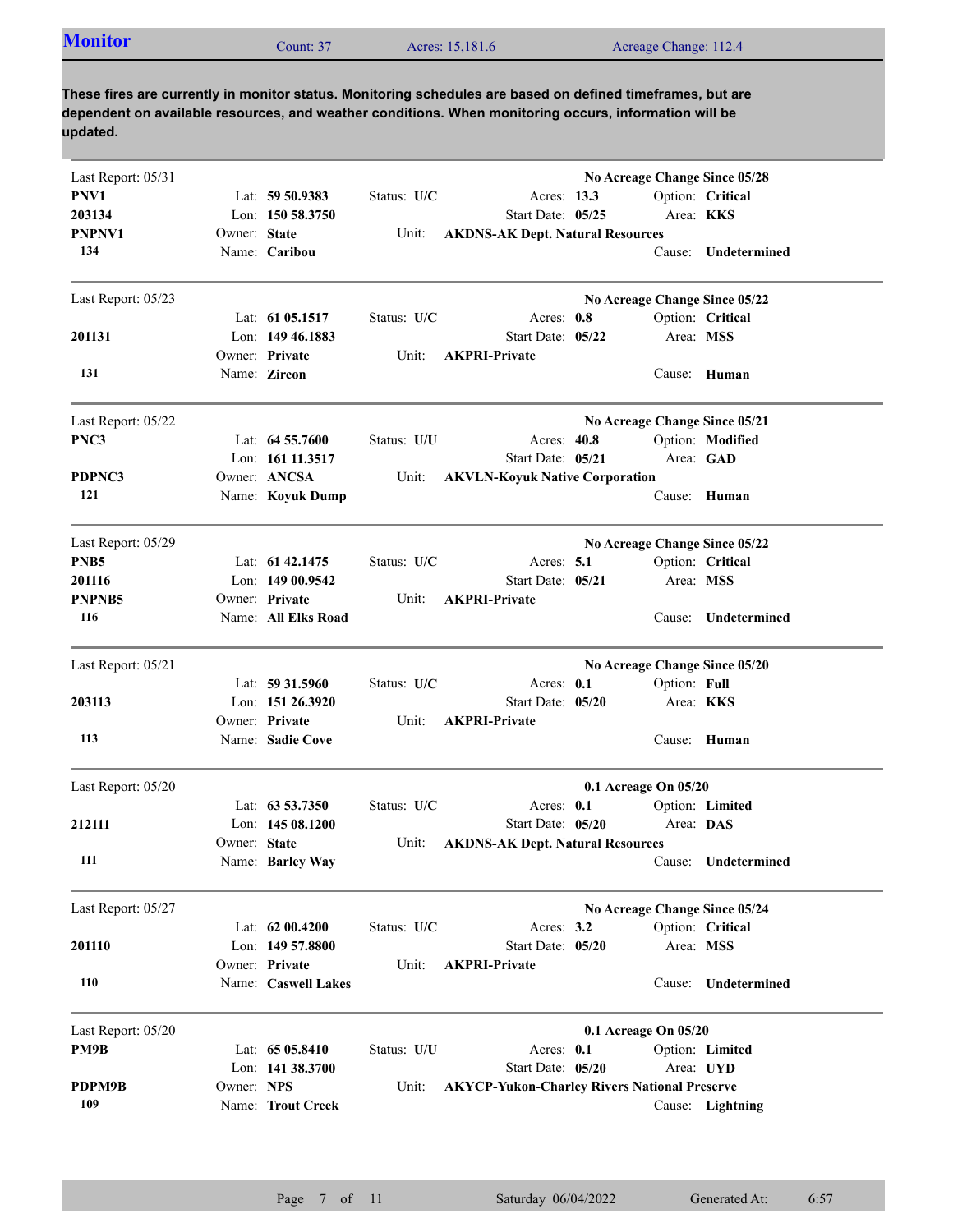|--|

| Last Report: 05/23<br>PM9D<br>Lat: $6501.5850$<br>Status: U/U<br>Acres: 25.8<br>Option: Modified<br>Lon: 141 14.8017<br>Start Date: 05/20<br>Area: UYD<br>Owner: ANCSA<br>PDPM9D<br><b>AKDYN-Doyon, Limited</b><br>Unit:<br>108<br>Name: Windfall Mountain<br>Cause: Lightning<br>Last Report: 05/19<br>No Acreage Change Since 05/18<br>PM7S<br>Lat: $59\,48.9260$<br>Status: U/C<br>Acres: $1.5$<br>Option: Critical<br>Lon: $15105.4650$<br>Start Date: 05/18<br>Area: KKS<br>203101<br>Owner: Private<br><b>AKPRI-Private</b><br>PNPM7S<br>Unit: |  |
|------------------------------------------------------------------------------------------------------------------------------------------------------------------------------------------------------------------------------------------------------------------------------------------------------------------------------------------------------------------------------------------------------------------------------------------------------------------------------------------------------------------------------------------------------|--|
|                                                                                                                                                                                                                                                                                                                                                                                                                                                                                                                                                      |  |
|                                                                                                                                                                                                                                                                                                                                                                                                                                                                                                                                                      |  |
|                                                                                                                                                                                                                                                                                                                                                                                                                                                                                                                                                      |  |
|                                                                                                                                                                                                                                                                                                                                                                                                                                                                                                                                                      |  |
|                                                                                                                                                                                                                                                                                                                                                                                                                                                                                                                                                      |  |
|                                                                                                                                                                                                                                                                                                                                                                                                                                                                                                                                                      |  |
|                                                                                                                                                                                                                                                                                                                                                                                                                                                                                                                                                      |  |
|                                                                                                                                                                                                                                                                                                                                                                                                                                                                                                                                                      |  |
| 101<br>Name: Olia Court<br>Cause: Human                                                                                                                                                                                                                                                                                                                                                                                                                                                                                                              |  |
| Last Report: 05/18<br>No Acreage Change Since 05/17                                                                                                                                                                                                                                                                                                                                                                                                                                                                                                  |  |
| Lat: $60\,31.9040$<br>Status: U/C<br>Acres: 0.1<br>Option: Critical                                                                                                                                                                                                                                                                                                                                                                                                                                                                                  |  |
| Lon: 150 47.9930<br>203099<br>Start Date: 05/17<br>Area: <b>KKS</b>                                                                                                                                                                                                                                                                                                                                                                                                                                                                                  |  |
| Owner: Private<br>Unit:<br><b>AKPRI-Private</b>                                                                                                                                                                                                                                                                                                                                                                                                                                                                                                      |  |
| 099<br>Name: Adele<br>Cause: Human                                                                                                                                                                                                                                                                                                                                                                                                                                                                                                                   |  |
|                                                                                                                                                                                                                                                                                                                                                                                                                                                                                                                                                      |  |
| No Acreage Change Since 05/19<br>Last Report: 05/20                                                                                                                                                                                                                                                                                                                                                                                                                                                                                                  |  |
| PM5M<br>Lat: 58 36.4200<br>Status: U/C<br>Acres: 24.3<br>Option: Unplanned<br>Area: SWS<br>Lon: $15957.9600$<br>Start Date: 05/17                                                                                                                                                                                                                                                                                                                                                                                                                    |  |
| 204096<br>Owner: State                                                                                                                                                                                                                                                                                                                                                                                                                                                                                                                               |  |
| PNPM5M<br><b>AKDNS-AK Dept. Natural Resources</b><br>Unit:<br>096                                                                                                                                                                                                                                                                                                                                                                                                                                                                                    |  |
| Name: Walrus Islands<br>Undetermined<br>Cause:                                                                                                                                                                                                                                                                                                                                                                                                                                                                                                       |  |
| Last Report: 05/19<br>No Acreage Change Since 05/18                                                                                                                                                                                                                                                                                                                                                                                                                                                                                                  |  |
| Lat: 62 23.1017<br>Acres: 2.0<br>Status: U/C<br>Option: Full                                                                                                                                                                                                                                                                                                                                                                                                                                                                                         |  |
| 201095<br>Lon: 149 47.9617<br>Start Date: 05/17<br>Area: MSS                                                                                                                                                                                                                                                                                                                                                                                                                                                                                         |  |
| Owner: Private<br><b>AKPRI-Private</b><br>Unit:                                                                                                                                                                                                                                                                                                                                                                                                                                                                                                      |  |
| 095<br>Name: N. Fork Talkeetna<br>Undetermined<br>Cause:                                                                                                                                                                                                                                                                                                                                                                                                                                                                                             |  |
| Last Report: 05/16<br>29.2 Acreage On 05/16                                                                                                                                                                                                                                                                                                                                                                                                                                                                                                          |  |
| <b>PM38</b><br>Status: U/C<br>Acres: 29.2<br>Option: Full<br>Lat: $59\,42.6226$                                                                                                                                                                                                                                                                                                                                                                                                                                                                      |  |
| Area: SWS<br>204090<br>Lon: $161\,53.2962$<br>Start Date: 05/16                                                                                                                                                                                                                                                                                                                                                                                                                                                                                      |  |
| PNPM38<br><b>AKVLN-Qanirtuuq, Incorporated</b><br>Owner: ANCSA<br>Unit:                                                                                                                                                                                                                                                                                                                                                                                                                                                                              |  |
| Undetermined<br>090<br>Name: <b>Arolik</b><br>Cause:                                                                                                                                                                                                                                                                                                                                                                                                                                                                                                 |  |
| Last Report: 05/15<br>0.5 Acreage On 05/15                                                                                                                                                                                                                                                                                                                                                                                                                                                                                                           |  |
| PM2L<br>Lat: 57 50.7233<br>Status: U/C<br>Acres: $0.5$<br>Option: Full                                                                                                                                                                                                                                                                                                                                                                                                                                                                               |  |
| Area: KKS<br>203084<br>Lon: 152 37.9833<br>Start Date: 05/15                                                                                                                                                                                                                                                                                                                                                                                                                                                                                         |  |
| PNPM2L<br>Owner: ANCSA<br>Unit:<br><b>AKVLN-Ouzinkie Native Corporation</b>                                                                                                                                                                                                                                                                                                                                                                                                                                                                          |  |
| 084<br>Name: Antone Larsen<br>Cause: Human                                                                                                                                                                                                                                                                                                                                                                                                                                                                                                           |  |
| 0.2 Acreage On 05/12<br>Last Report: 05/12                                                                                                                                                                                                                                                                                                                                                                                                                                                                                                           |  |
| Lat: 60 27.8230<br>Status: U/C<br>Acres: 0.2<br>Option: Critical                                                                                                                                                                                                                                                                                                                                                                                                                                                                                     |  |
| Start Date: 05/12<br>203079<br>Lon: 151 10.3720<br>Area: KKS                                                                                                                                                                                                                                                                                                                                                                                                                                                                                         |  |
| Owner: State<br><b>AKDNS-AK Dept. Natural Resources</b><br>Unit:                                                                                                                                                                                                                                                                                                                                                                                                                                                                                     |  |
| 079<br>Cause: Human<br>Name: Wendy Lane                                                                                                                                                                                                                                                                                                                                                                                                                                                                                                              |  |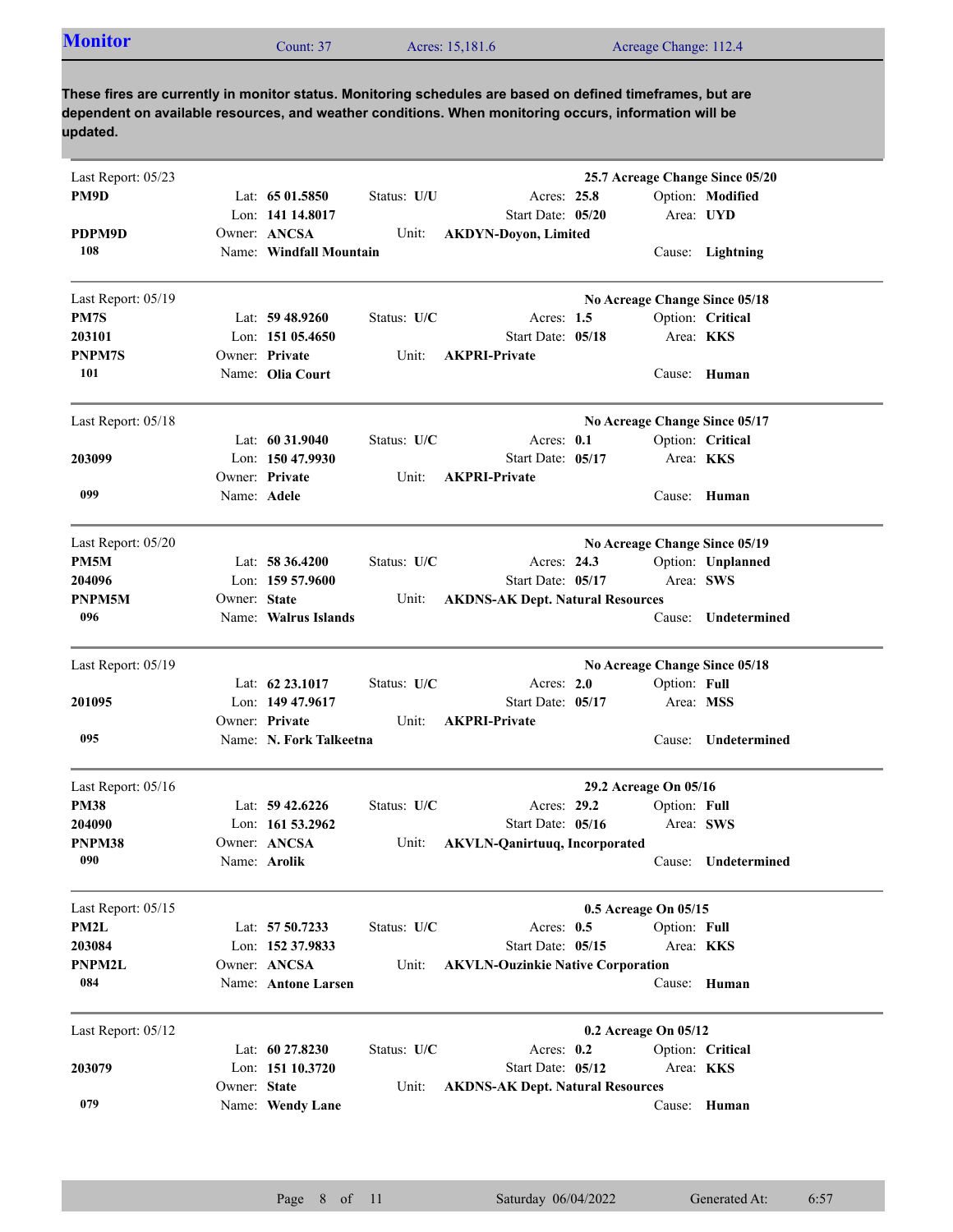| <b>Monitor</b> | Count: 37 | Acres: 15,181.6 | Acreage Change: 112.4 |
|----------------|-----------|-----------------|-----------------------|

| Last Report: 05/18 |              |                                   |             |                                                   |                 |                                | 34.4 Acreage Change Since 05/17 |
|--------------------|--------------|-----------------------------------|-------------|---------------------------------------------------|-----------------|--------------------------------|---------------------------------|
|                    |              | Lat: 51 57.2683                   | Status: U/U | Acres: 919.6                                      |                 |                                | Option: Unplanned               |
| 204078             |              | Lon: 176 38.7183                  |             | Start Date: 05/08                                 |                 | Area: SWS                      |                                 |
|                    | Owner: DOD   |                                   | Unit:       | <b>AKNVQ-U.S. Navy</b>                            |                 |                                |                                 |
| 078                | Name: Adak   |                                   |             |                                                   |                 |                                | Cause: Human                    |
| Last Report: 05/29 |              |                                   |             |                                                   |                 | No Acreage Change Since 05/12  |                                 |
| PMS1               |              | Lat: 61 43.9700                   | Status: U/C | Acres: 0.1                                        |                 | Option: Full                   |                                 |
| 201077             |              | Lon: $14901.7300$                 |             | Start Date: 05/12                                 |                 | Area: MSS                      |                                 |
| <b>PNPMS1</b>      | Owner: State |                                   | Unit:       | <b>AKDNS-AK Dept. Natural Resources</b>           |                 |                                |                                 |
| 077                |              | Name: Buffalo Mine Coal Seam 2022 |             |                                                   |                 |                                | Cause: Lightning                |
| Last Report: 05/18 |              |                                   |             |                                                   |                 | 1.3 Acreage Change Since 05/14 |                                 |
| PMR4               |              | Lat: 55 20.5650                   | Status: U/C | Acres: 70.3                                       |                 |                                | Option: Unplanned               |
| 204074             |              | Lon: $16026.0880$                 |             | Start Date: 05/12                                 |                 | Area: SWS                      |                                 |
| PNPMR4             |              | Owner: ANCSA                      | Unit:       | <b>AKVLN-Shumagin Corporation</b>                 |                 |                                |                                 |
| 074                |              | Name: Danger Point                |             |                                                   |                 | Cause:                         | Undetermined                    |
| Last Report: 05/12 |              |                                   |             |                                                   |                 | 2.0 Acreage Change Since 05/11 |                                 |
|                    |              | Lat: 57 42.9640                   | Status: U/C | Acres: 4.0                                        |                 |                                | Option: Critical                |
| 203071             |              | Lon: $15236.0270$                 |             | Start Date: 05/11                                 |                 | Area: KKS                      |                                 |
|                    |              | Owner: County                     | Unit:       | <b>AKAKS-Kodiak Island Borough</b>                |                 |                                |                                 |
| 071                |              | Name: Bell Flats                  |             |                                                   |                 |                                | Cause: Human                    |
| Last Report: 05/11 |              |                                   |             |                                                   |                 | No Acreage Change Since 05/10  |                                 |
| PL8P               |              | Lat: 60 29.5458                   | Status: U/C | Acres: 0.5                                        |                 | Option: Full                   |                                 |
| 232057             |              | Lon: $14959.2440$                 |             | Start Date: 05/08                                 |                 | Area: CGF                      |                                 |
| P0PL8P             | Owner: USFS  |                                   | Unit:       | <b>AKCGF-Chugach National Forest</b>              |                 |                                |                                 |
| 057                |              | Name: West Juneau                 |             |                                                   |                 |                                | Cause: Human                    |
| Last Report: 05/23 |              |                                   |             |                                                   |                 | No Acreage Change Since 04/26  |                                 |
| PKS1               |              | Lat: $60\,32.1500$                | Status: U/U |                                                   | Acres: 10,302.5 |                                | Option: Limited                 |
| 204012             |              | Lon: $160\,54.7500$               |             | Start Date: 04/16                                 |                 | Area: SWS                      |                                 |
| <b>PNPKS1</b>      |              | Owner: USFWS                      | Unit:       | <b>AKYDR-Yukon Delta National Wildlife Refuge</b> |                 |                                |                                 |
| 012                |              | Name: Kwethluk                    |             |                                                   |                 |                                | Cause: Undetermined             |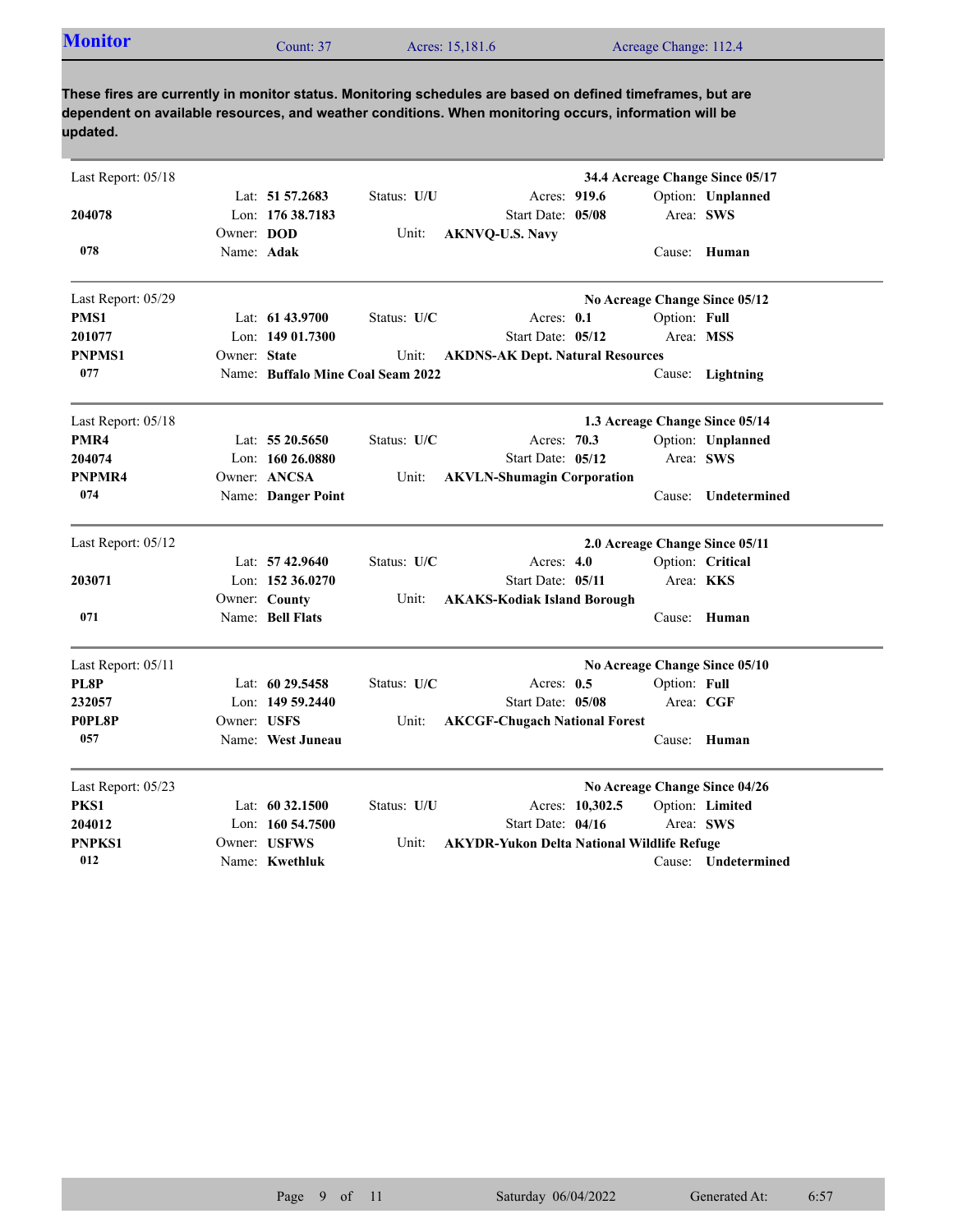| Out                      | Count: 1         |                     | Acres: $0.1$ |                      | Acreage Change: 0.0           |                     |  |
|--------------------------|------------------|---------------------|--------------|----------------------|-------------------------------|---------------------|--|
| Daily Report From: 06/03 |                  |                     |              |                      | No Acreage Change Since 06/01 |                     |  |
| PN8R                     | Lat: $6403.3433$ | Status: Out $06/03$ |              | Acres: $0.1$         |                               | Option: Critical    |  |
| 212162                   | Lon: 145 32.3417 |                     |              | Start Date: 06/01    | Area: DAS                     |                     |  |
| <b>PNPN8R</b>            | Owner: Private   |                     | Unit:        | <b>AKPRI-Private</b> |                               |                     |  |
| 162                      | Name: Remington  |                     |              |                      | Cause:                        | <b>Undetermined</b> |  |

One Forestry engine checked on fire and called it out.